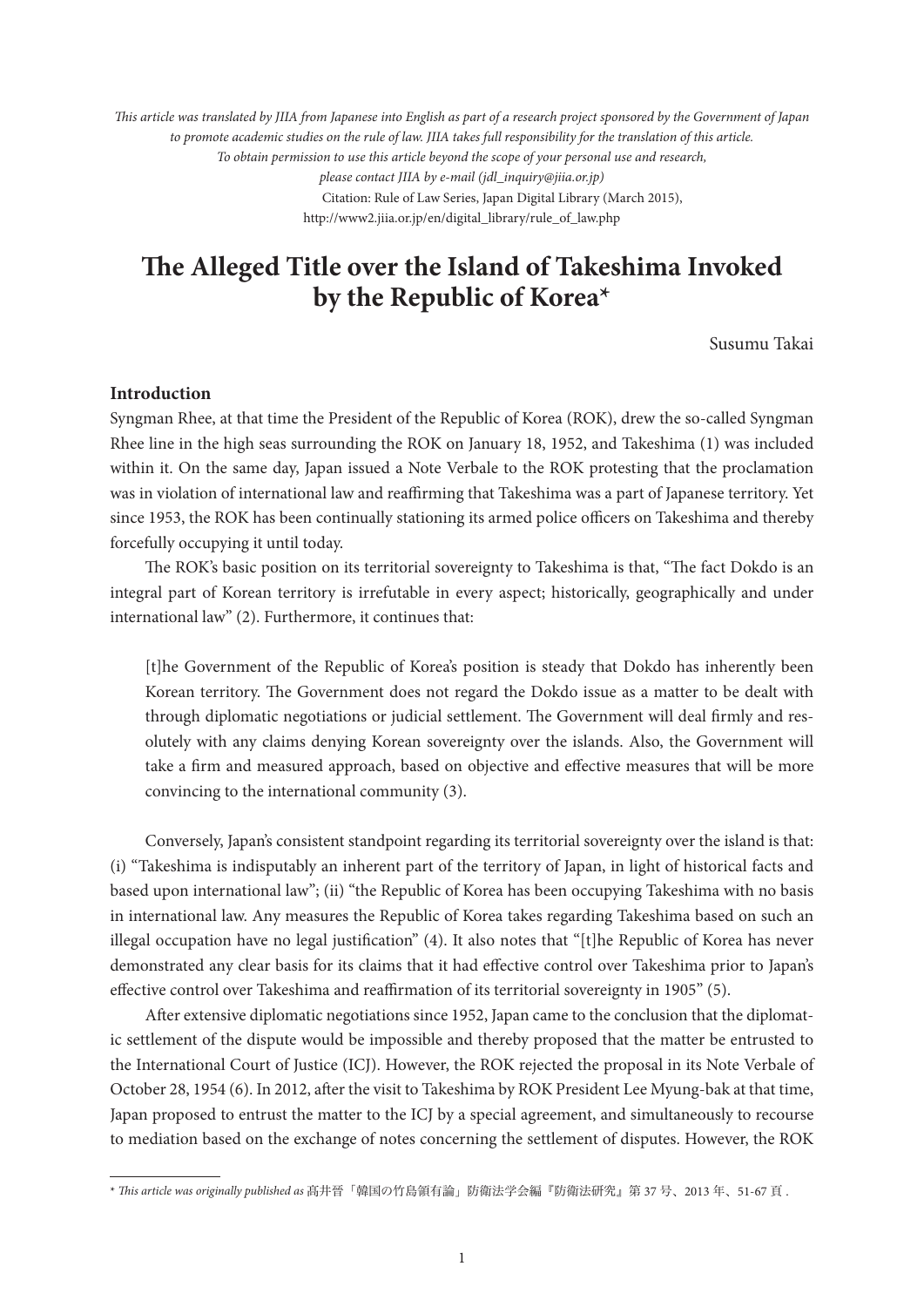once again refused these proposals. This article will review the historical background to the dispute over Takeshima, and examine the official views, focusing on that of the Ministry of Foreign Affairs and Trade of the ROK in the light of international law.

## **1 The Potsdam Declaration and the Peace Treaty with Japan**

#### **(1) The Korean Peninsula shortly after World War II**

Japan annexed Korea by the Japan-Korea Annexation Treaty of August 1910, and thereafter exercised sovereignty over the Korean Peninsula as a part of Japanese territory (7). When the Allied Powers defeated Japan in World War II, on August 15, 1945, Japan accepted the Potsdam Declaration providing that Japan's sovereignty and geographical extent in the post-war period is supposed to be decided by the Allies (8). Then on September 2 of the same year, Japan signed the instrument of surrender, which ended Japan's rule over the Korean Peninsula, and Japan and the Korean Peninsula were placed under the control of the Allies.

The General Headquarters of the Supreme Commander for the Allied Powers (SCAP) provided for the temporary occupation of the Korean Peninsula by dividing it into two zones along the 38th parallel, with the Soviet Union Far East Forces administering the northern part and the US military placed in charge of the southern part. Subsequently, on August 15, 1948, President Syngman Rhee declared the independence of the Republic of Korea with Seoul as its capital, and then on September 9 of the same year, President Kim Il-sung declared the independence of the Democratic People's Republic of Korea with Pyongyang as its capital, and both nations claimed that they were the sole legitimate state on the Korean Peninsula.

Faced with two independent nations that both insisted they were the sole legitimate state on the Korean Peninsula, the United Nations established the Commission for the Unification and Rehabilitation of Korea (UNCURK) after the Third General Assembly in 1948, and launched discussions toward the peaceful unification of the Korean Peninsula. But on June 25, 1950, the North Korea forces suddenly crossed over the 38th parallel and invaded the south with the goal of unifying the Korean Peninsula by military force. The United Nations Security Council adopted resolutions 82, 83, and 84 in quick succession and called on United Nations member states to render assistance to the ROK. The subsequent Korean War saw United Nations forces volunteered by its members states fight against the North Korea army and Chinese forces, until the armistice agreement was signed on July 27, 1953. This agreement divided the Korean Peninsula into north and south along the 38th parallel. The existence of two nations that both claim the same territory as their own is an extremely rate case in international law (9).

Separate to this, from around 1947, the U.S. Department of State, which played a central role in occupation policy, had examined the extent of the Korean Peninsula to be relinquished by Japan in accordance with the Potsdam Declaration. The initial draft proposed by the United Kingdom delimited the sphere of Japanese territory by drawing lines on the map by connecting small islands that are to be attributed to Japan. Yet the final draft determined the sphere by listing the names of the islands (10). Shortly before the preparation of the final draft by the U.S. Department of State, William J. Sebald, who was the acting political advisor to SCAP in Tokyo, sent a letter to the U.S. Secretary of State recommending in its sixth paragraph that "Japan's claim to these islands [*i.e.* referred as Liancourt Rocks (Takeshima)] is old and appears valid (11)". This recommendation was eventually reflected in the final draft dated December 29, 1949. As a result, it was determined that Takeshima belongs to the territory of Japan.

Even after this decision, the ROK continued to make a final push to have Takeshima determined as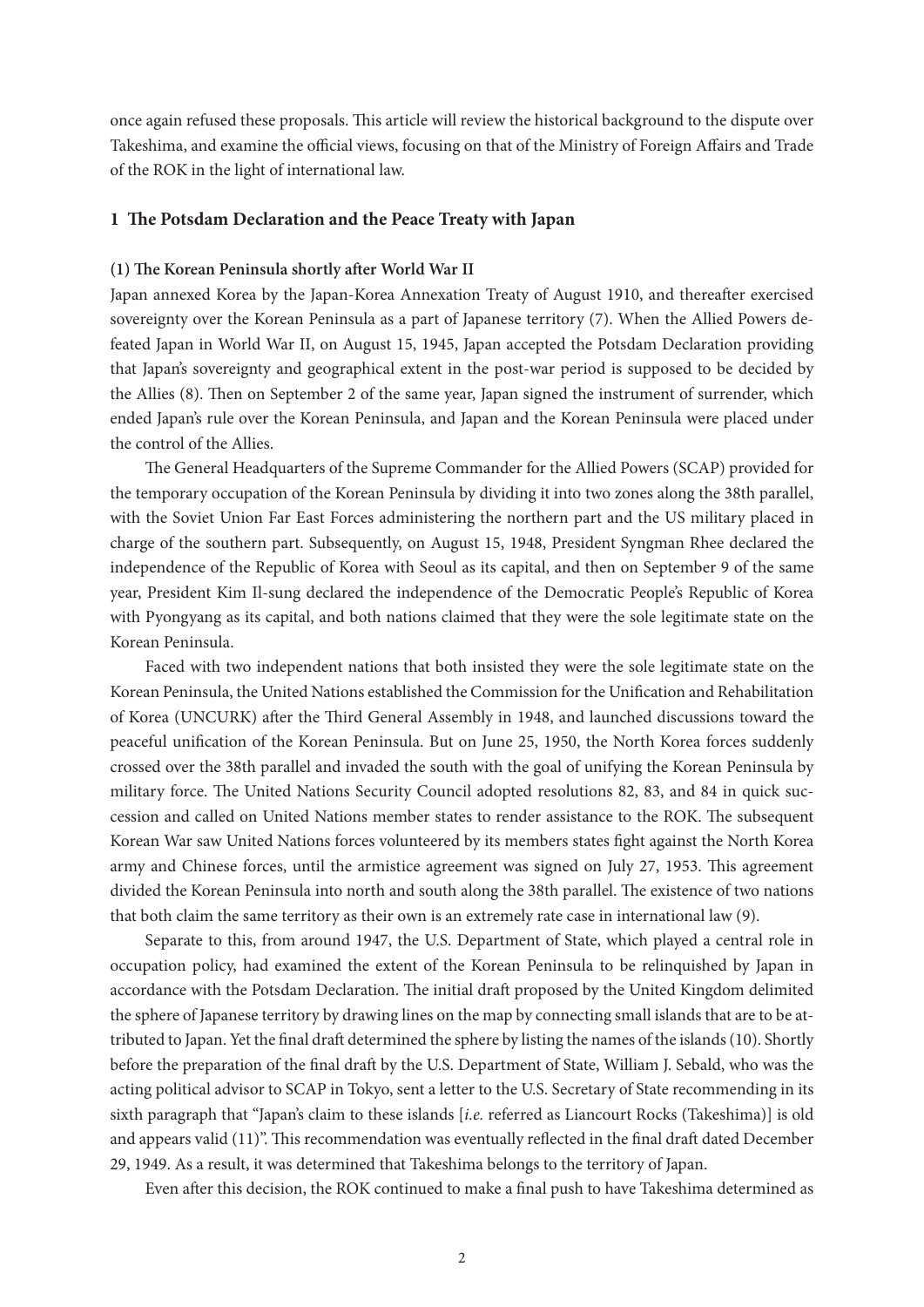being ROK territory in the final draft of the Peace Treaty with Japan. The ROK started the Korean War cease-fire talks at Kaesong on July 10, 1951, and on July 19, the ROK's Ambassador to the United States, Dr. Yu Chan Yang, submitted a letter to the U.S. Secretary of State Acheson to stipulate Article 2(a) of the draft so as to include "Jejudo, Geomundo, Ulleungdo, Dokdo and Parangdo" as parts of ROK territory (12). However, on August 10, the U.S. Assistant Secretary of State Dean Rusk rejected this demand, by stating that "[a]s regards the island of Dokdo, otherwise known as Takeshima or Liancourt Rocks, this normally uninhabited rock formation was […] never treated as part of Korea" (13). As a result, the attempt by the ROK to include Takeshima as a part of "Korea" being renounced by Japan through the Peace Treaty failed.

Following this sequence of events (14), on September 8, 1951, while the Korean War was still being waged, the Peace Treaty with Japan was signed and it came into effect on April 28 of the following year (15). It provides that Japan recognize the independence of Korea, and delimits the sphere to which the sovereignty of Japan extends. That is to say, Article 2(a) of the Treaty defines "Korea" as "including the islands of Quelpart (Jejudo), Port Hamilton (Geomundo) and Dagelet (Geomundo)(16)."

## **(2) Establishment of the Rhee Line by the ROK and Takeshima**

On January 18, 1952, about one month before the Peace Treaty with Japan came into effect, ROK President Syngman Rhee announced the "Presidential Proclamation of Sovereignty over Adjacent Seas" surrounding the Korean Peninsula, and unilaterally declared that the marine resources in the waters belonged to the ROK.

This line, which generally followed the so-called MacArthur line (M line) being provided for on June 22, 1946, by Article 2 of the Instruction of the General Headquarters Supreme Commander for the Allied Powers (SCAPIN) 1033 (17), put Takeshima on the ROK side of the boundary. From a strict point of view of international law, the so-called Rhee Line that demarked Takeshima as ROK territory is qualified as an extremely unilateral and aggressive action that disregarded the interests of other countries and that completely violated the basic principles of international law (18).

The M Line was a provisional boundary line within which Japanese fishing boats were allowed to operate and was introduced by the Allies as a part of their occupation policy. It certainly placed Takeshima on the ROK side, together with Ulleungdo and Jejudo, and the Article 3(b) of SCAPIN 1033 prohibited Japanese vessels from entering into the maritime area within 12 nautical miles from Takeshima. Nevertheless, Paragraph 5 stipulates that it "is not an expression of Allied policy relative to the ultimate determination of national jurisdiction, international boundaries or fishing rights in the area concerned or in any other area".

On January 28, 1952, Japan issued a Note Verbale (19) that strongly protested against the Presidential Proclamation. It stressed that the content of the Proclamation was (i) entirely incompatible with the long-established international principle of freedom of the high seas that had been established over a long period; (ii) ran counter to the basic principle of international cooperation for the development and protection of marine resources within the high seas; (iii) was utterly untenable under any of the accepted ideas of an international society. As a result, (iv) Japan strongly protested by denying 'the assumption or claim' of the ROK's sovereignty over Takeshima (20). This Note Verbale by Japan was the opening shot in the territorial dispute between Japan and the ROK that has continued up to today over the territorial rights to Takeshima.

The ROK replied to Japan's protest by issuing a Note Verbale with an annex dated February 12 (21) stating as follows: as a sovereign state, the Presidential Proclamation for the development and protection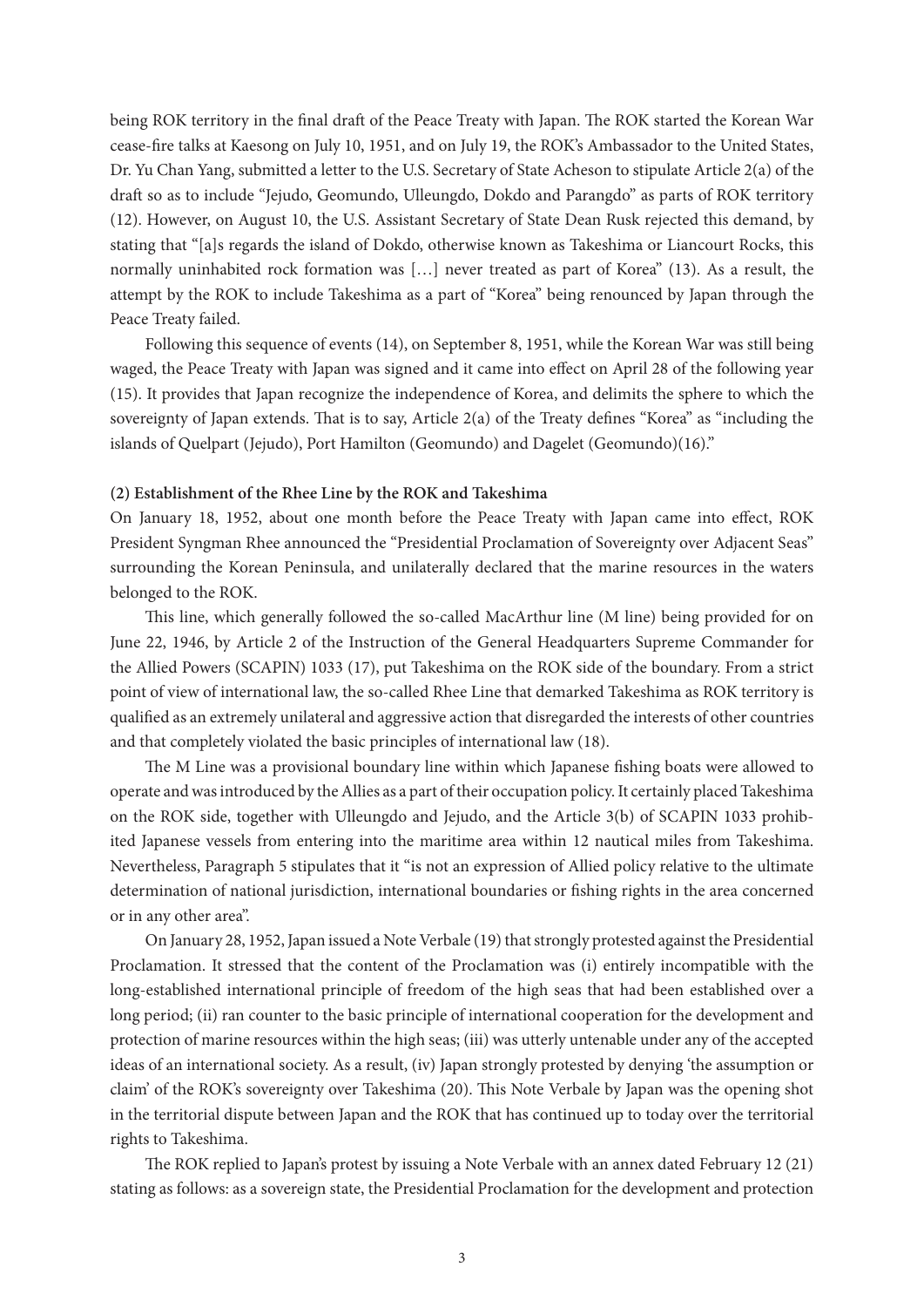of marine resources was more or less the same character as the 'specified zone of seas' that had been unilaterally proclaimed by countries such as the United States, Mexico, and Argentina; and the fact that the M Line of SCAPIN 677 (22) of January 29, 1946, placed Takeshima on the ROK side showed that it belongs to the ROK. Finally, the ROK added that it did not feel inclined to enter into a full debate on this issue.

Japan, in its Note Verbale (No.21/A2) (23) of April 25 of the same year, made a rejoinder that rejected the claims of the Government of the ROK and insisted that Takeshima had been a part of Japan's territory up to that time based on four reasons; (i) Takeshima belongs to the village of Goka, Oki-gun, Shimane Prefecture, (ii) Paragraph 1 of SCAPIN 677 did not explicitly exclude Takeshima from the territory of Japan, and Paragraph 6 expressly stated that the Directive is not the ultimate determination of Allied policy; (iii) the M Line, which was a basis of the claim raised by the ROK, was not the Allies' ultimate determination and had already ceased to exist by the time of SCAPIN 2046 of September 19,1949; (iv) there was no evidence to indicate that Takeshima had been belonging to the ROK for centuries.

Furthermore, based on SCAPIN 2160, the SCAP designated Takeshima as a bombing range in July 1951 and the U.S. military continued to use it for that purpose even after the Peace Treaty with Japan came into effect. Yet this designation was terminated in March 1953 in relation to fishing rights around Takeshima (24). The designation and removal of it took place without involving the government of the ROK. This fact implies that both the United States and the other Allied Powers regarded Takeshima to be Japanese territory.

## **2 The ROK's Deprivation of Takeshima and Confusion over the Island's Name**

#### **(1) The Deprivation of Takeshima**

After the initial exchange of diplomatic notes, Japan maintained its effective control over Takeshima. At the same time, the ROK was steadily preparing to deprivate Takeshima by force. In January 1953, it ordered that Japanese fishing vessels crossing the Rhee Line were to be seized. In April, a volunteer garrison landed on Takeshima for the first time. The ROK began to show physically its intention to possess Takeshima.

On May 28 of the same year, the "Shimane Maru," a fisheries research vessel of Shimane Prefecture, discovered ROK fishermen collecting seaweed and shellfish in Japanese territorial waters around Takeshima during its patrol of the island. The Government of Japan, in its Note Verbale of June 22 (No.167/A2) (25), protested against the activities of these ROK fishermen within Japanese territorial waters. The ROK rebutted this allegation in its Note Verbale of June 26 (26) as follows; (i) Dokdo (Takeshima) is not a part of Japanese territory, and as previously pointed out in the Note Verbale of February 12, 1952, is part of the territory of the Republic of Korea; (ii) ROK deems it quite legal and proper for the 30 or more ROK fishermen to engage themselves in fishing in the territorial waters of their home country; (iii) Japan is by no means in position to lodge any protest against the operations of ROK fishermen within ROK territorial waters.

On July 12 of the next year, the ROK troops that had been deployed to Takeshima fired upon the "Hekura," a patrol boat of the Japan Coast Guard. In the following day, Japan released the Note Verbale (No.186/A2) (27) that once again refuted the ROK's claims, asserting that: (i) as was stated in Note Verbale (No.21/A2), Takeshima is a part of Japanese territory; (ii) Japan does not permit the operations of ROK fishermen within Japanese territorial waters; (iii) it is evident that Takeshima belongs to Japan in terms of international law. Japan attached a detailed six page statement describing the historical and legal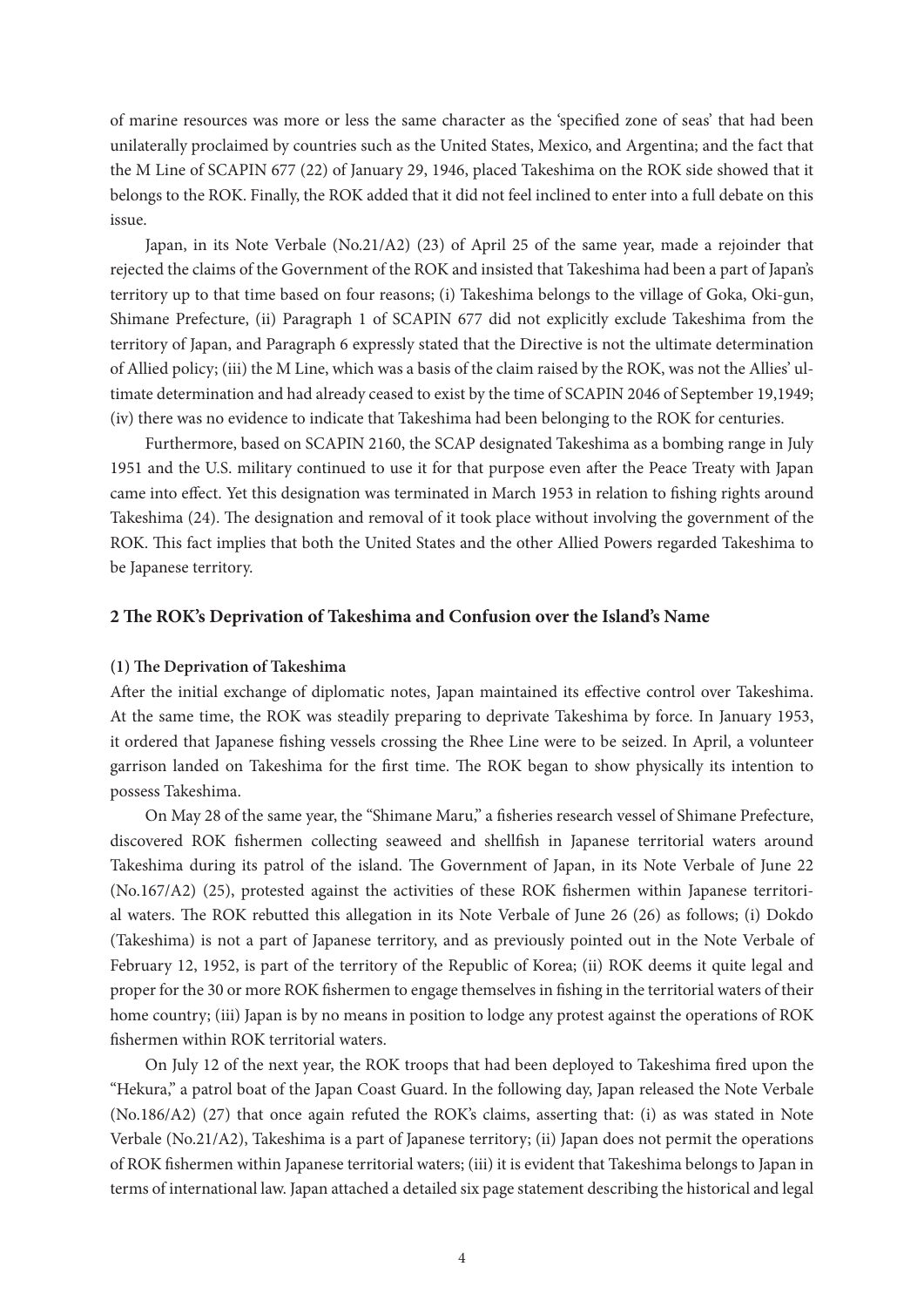basis for its sovereignty over Takeshima (28).

Japan responded to the forcible approach of the Government of the ROK by strengthening its control of Takeshima, to which the ROK strongly objected in its Note Verbale of August 4, 1953. Among other objections, the ROK protested the fact that on June 25, a 9 man crew of a Japanese fisheries research vessel landed on Takeshima and questioned the 6 ROK citizens on the island and then deported them; then on the 27th, an 8 man crew of a Japanese fishing vessel landed on Takeshima; then on the 28th, 30 officials of Shimane Prefecture boarded two patrol boats of Japan Coast Guard and landed on Takeshima and erected two landmarks saying "Landing Prohibited" (29).

The Government of Japan replied by issuing a Note Verbale (No205/A2) dated August 8 (30), stating that Takeshima belongs to Japan in the light of historical facts, international law, and the provisions of the Peace Treaty with Japan, and rejecting the ROK's alleged sovereignty over Takeshima as completely groundless. The Government of the ROK released a 10 page rebuttal to the opinions of the Government of Japan as the annex to its Note Verbale dated September 9 (31).

Subsequently, on February 10, 1954, Japan released its rebuttal to the ROK's arguments through a Note Verbale that once expressed the opinion of the Government of Japan (32), and then on September 5, the ROK released an objection in the Korean alphabet to the Japanese written view expressed in the documents attached to its Note Verbale (33). In this way, since the ROK's "Presidential Proclamation of Sovereignty over Adjacent Seas," Japan and the ROK have repeatedly and bitterly protested against their respective evidence for their territorial claims to Takeshima, and against the landing of Japan citizens on Takeshima through each other's Note Verbale. Despite Japan's ongoing protests, the ROK has deprived and stationed armed police officers at Takeshima until today.

## **(2) The names of Ulleungdo and Takeshima**

The Ulleungdo of today was previously known as Takeshima or Isotakeshima during the Edo period, and from about 70 years from the beginning of the 17th century, the Oya and Murakawa families of the Tottori Domain were granted licenses by the Shogunate to visit the island, where they engaged in collecting abalone, hunting sea lions, and harvesting bamboo and trees. When going back and forth to Ulleungdo, both families used today's Takeshima that was then called Matsushima. But at the end of the 17th century, Korea and the Tokugawa Shogunate opened diplomatic negotiations on the territorial rights to today's Ulleungdo, and as a result, the Tokugawa Shogunate, which prioritized friendly relations with Korea, prohibited both the Oya family and the Murakawa family from visiting and developing the island.

However, the Tokugawa Shogunate did not prohibit their passage to Matsushima (today's Takeshima). This fact shows that the Tokugawa Shogunate recognized Matsushima as Japan's territory. Also, it only prohibited the families' passage to today's Ulleungdo, and did not suggest that the island was the territory of Korea.

One of the causes of today's dispute over the territorial rights to Takeshima is the confusion over the island's names in the Edo and Meiji periods. Specifically, in the second half of the 18th century, a British explorer named James Colnet who came across Takeshima (today's Ulleungdo) in his voyages named it "Argonaut Island", while a Frenchman named Galaup de la Perouse called it "Dagelet Island". Also, due to the lack of accurate measuring techniques at the time, its position on charts was recorded in places that were not the island's actual position. Also, it is said that from the middle of the 19th century, explorers who came across Matsushima (today's Takeshima) wrote the island's names on their maps as "Liancourt Rocks" or "Hornet Island."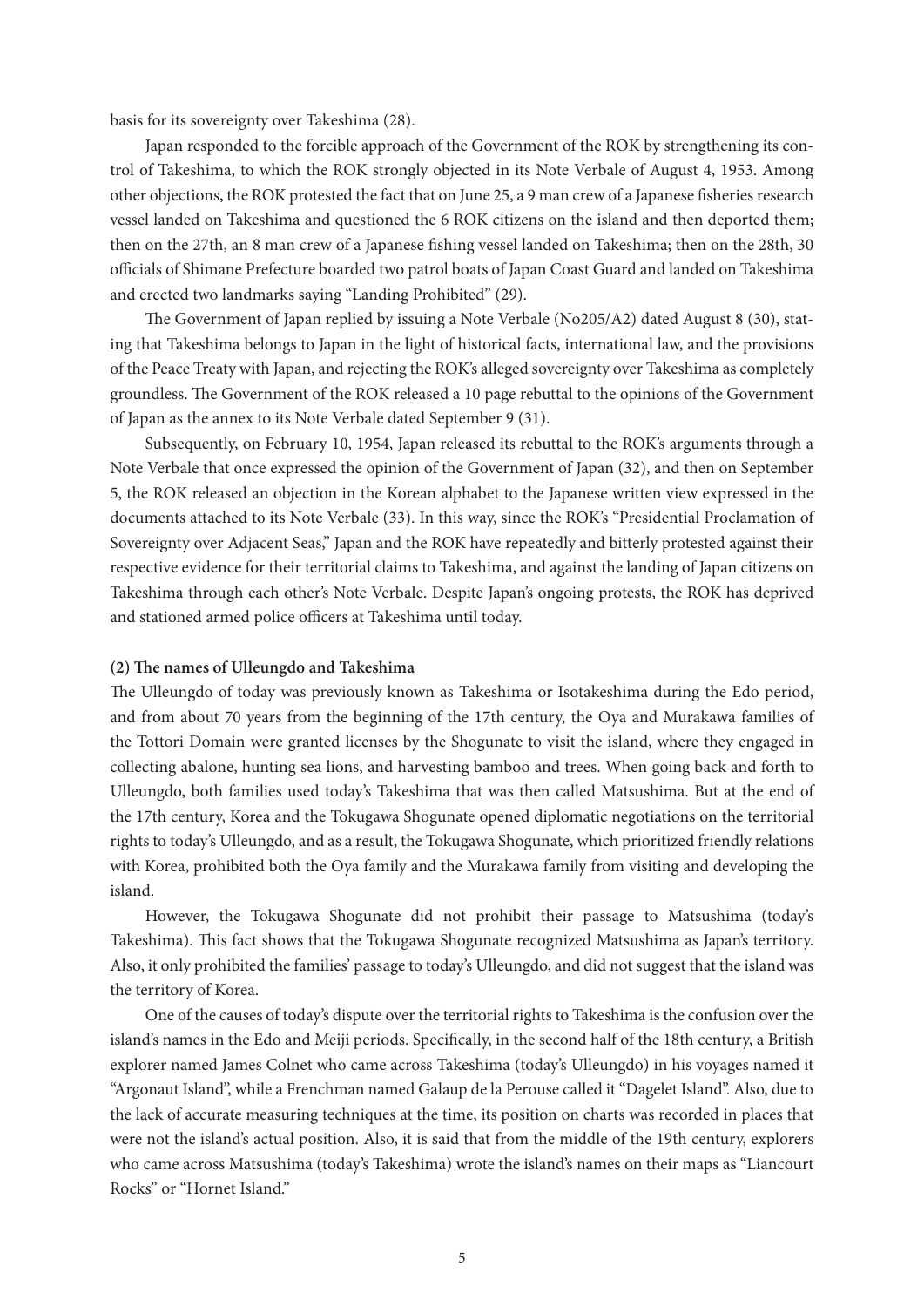Further complicating matters, a "Map of Japan" published by a German physician named Philipp Franz von Siebold after he returned to Holland shows two islands in a line named "Takashima Argonaut island" and "Matsushima Dagelet island" between the Korean Peninsula and Oki. Also, Commodore Matthew Perry's "Chart of the Seas around Japan" that he took with him on his expedition to Japan showed three islands in a row named "Argonaut Island," "Matsushima Dagelet Island," and "Hornet Island" but a note written on the chart next to "Argonaut Island" indicates that it did not exist (ncht Vorhanden)". In this period, the Japanese at the time knew quite well where both Takeshima and Matsushima were and what country each belonged to, but subsequently, due to the confusion over the islands' names, today's Ulleungdo that is assumed to be "Matsushima Dagelet Island" came to be called Matsushima, and today's Takeshima came to be called Liancourt Rocks (Ryanko Island) or Hornet Rocks.

It was on January 28, 1905, that the Japanese government made a Cabinet decision to incorporate today's Takeshima into Shimane Prefecture. The Oya and the Murakawa families had abandoned the management of Takeshima (today's Ulleungdo) and a man named Yozaburo Nakai who was a resident of Oki, petitioned the Ministry of Interior, the Ministry of Foreign Affairs, and the Ministry of Agriculture and Commerce on September 29, 1904, "to incorporate Liancourt Rocks into Japanese territory and to grant him a 10 year lease (34)" so that he could stabilize his business on the island.

Following the Cabinet decision, the Ministry of Home Affairs issued the Instruction No.87 (35) on February 15, 1905, requesting that the name of Liancourt Rocks be changed to Takeshima and that the Shimane Prefecture Governor place the island under the jurisdiction of the Oki Island Government Office. The Shimane Prefecture Governor, on the 22nd of the same month, made a public announcement of these developments in Notification No.40 (36). The Meiji government's measure to incorporate today's Takeshima into its own territory, which it had recognized to be Japanese territory since the Edo period, was to meet the requirements of international law to confirm today's Takeshima as Japan's territory.

 The reason why Japan named the island as Takeshima was that the Oki Island Governor of that time requested to do so, because its original name of Matsushima was already being used on sea charts for today's Ulleungdo (37). One cannot deny that the new name has made today's territorial dispute more complicated, although this was due to the confusion over the island's name at the time.

## **3. The ROK's official position its own title to Takeshima**

#### **(1) The SCAPIN 677 and Dokdo**

The ROK officially sums up in five points its vindication of its sovereignty over Takeshima (38). Immediately after the crystallization of the territorial dispute between the two countries, the ROK had relied on SCAPIN 677, in the annex of the Note Verbal of February 12, 1952 discussed above. Yet it subsequently added the Peace Treaty with Japan as a basis for its argument:

[...] while the United States Army Military Government in Korea (USAMGIK) temporarily ruled the country after liberation, Dokdo was excluded from those territory controlled and administered by Japan in accordance with the Supreme Command for Allied Powers Instruction (SCAPIN) No. 677. Later, Dokdo's exclusion from Japan's territory was reaffirmed by the Treaty of Peace with Japan, better known as the San Francisco Treaty, of September 8, 1951 (39).

Japan successfully addressed the SCAPIN 677 argument in its Note Verbale (40): it was nothing but a provisional measure during occupation policy providing for the governmental and administrative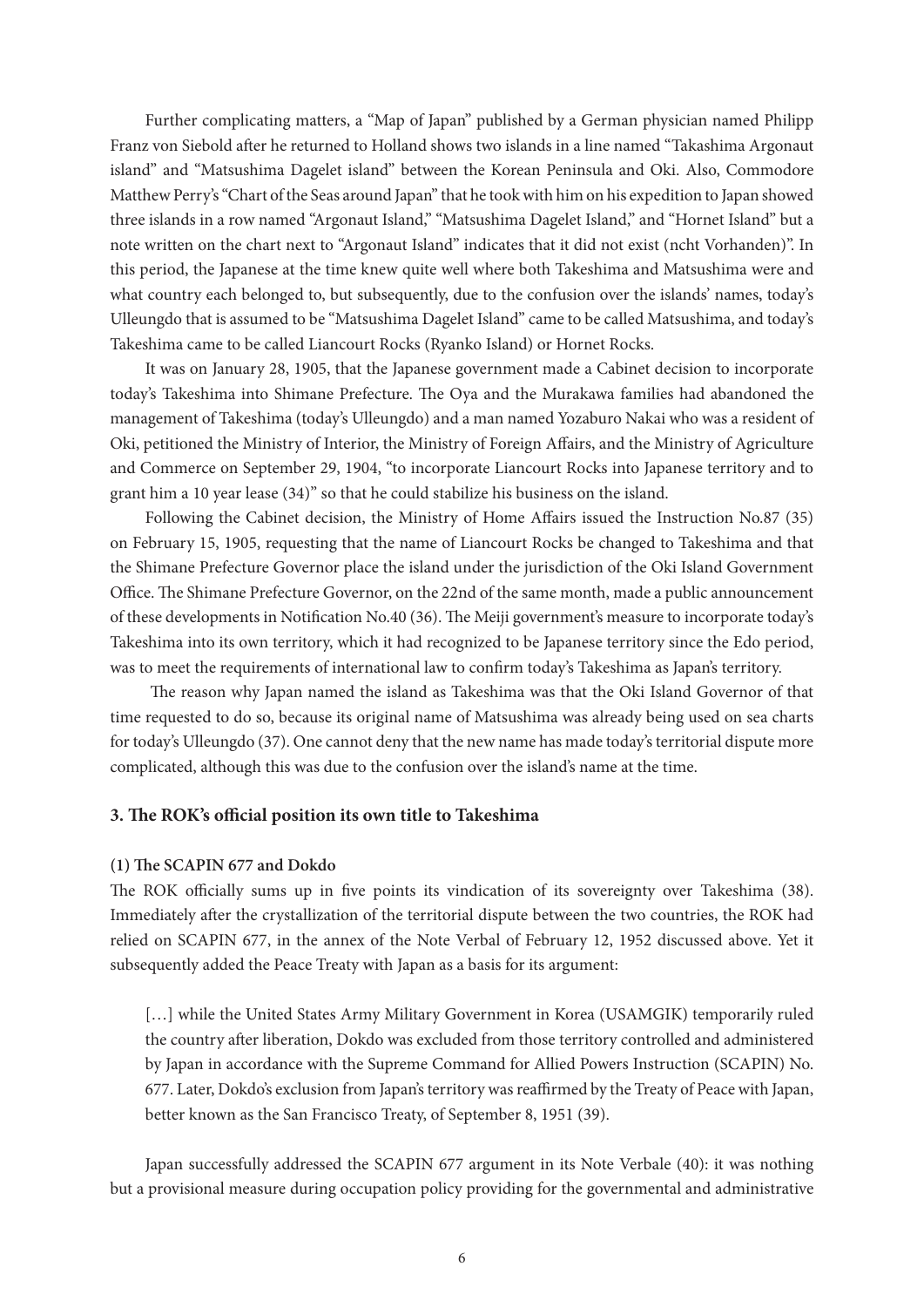separation of certain outlying areas from Japan. Therefore at that time, not only Takeshima (Liancourt Rocks), but also Ulleungdo, Jejudo, the Nansei Islands, the Ogasawara Islands, the Kuril Islands, and other islands were excluded from the scope of Japan's sovereignty.

However, Paragraph 6 of SCAPIN 677 states that "[n]othing in this directive shall be construed as indication of Allied policy relating to the ultimate determination of the minor islands referred to in Article 8 of the Potsdam Declaration," and so this directive was not the ultimate determination of the Allies policy on Japan's sovereignty over islands. The final draft of the Peace Treaty with Japan prepared by the U.S. State Department rather maintained Takeshima as a part of Japanese territory, which was embodied in Article 2(a) of the Peace Treaty with Japan as was examined above.

But with regards to Article 2(a) of the Peace Treaty with Japan, the ROK asserts that:

[a]mong Korea's some 3,000 islands, the said article refers to only Jejudo (Quelpart), Geomundo (Port Hamilton), and Ulleungdo (Dagelet) as examples. Therefore, the mere fact that Dokdo is not directly mentioned in the said article does not suggest that Dokdo is not included among those territories of Korea separated from Japan (41).

This explanation is followed by an unique interpretation of the relevant instruments:

In consideration of the Allied Powers' stance reflected in the Cairo Declaration of 1943 and SCAPIN 677 of 1946, Dokdo must be regarded as having been included among the territories of Korea separated from Japan (42).

Contrary to this unique interpretation by the ROK, in the sequence of the Cairo Declaration, SCAPIN 667, and the drafts by U.S. Department of State for the Peace Treaty with Japan, Article 2(a) of the Peace Treaty embodies the Allies' ultimate determination: the Allies did not determine that Takeshima was a part of territory that should be separated from Japan; it is rather clear that the Allies determined that Takeshima belongs to Japan.

# **(2) Historical Korean documents and Dokdo**

In addition to the previously described provision of Article 2(a) of the Peace Treaty with Japan, the ROK makes use of the following historical documents as the evidence of its title over Takeshima. It claims that today's Takeshima, which it calls Dokdo, has throughout history continuously been ROK territory (since 1530). The evidence the ROK points to support its claim that historically Dokdo was ruled by the ROK as its territory are mainly descriptions in official documents, to which it added the following explanations (43). The "Treatise on Geography of the Sejong Silloc Jiriji" (1454) has the following description; "The two islands of Usan (Dokdo) and Mureung (Ulleungdo) are located in the middle of the sea due directly east of the *hyeon* (Uljin Prefecture)... The two islands are not far apart and are visible on a clear day. They were called Usan-guk or Ulleungdo during the Silla period." From the "Sinjeung Dongguk Yeoji Seung nam" (1531), it quoted the following; Usando and Ulleungdo "are also called Mureung or Ureung. The two islands are located in the middle of the sea due directly east of the *hyeon* (Uljin Prefecture)."

Further, the ROK cites "Dongguk Munheon Bigo" (1770), which describes on Usando (Dokdo) and Ulleungdo that "Together, these two islands comprise Usan... According to *Yeojiji* (Geography of Korea), it is said that Ulleung and Usan are both territories of Usan-guk and that Usan is what the Japanese refer to as Matsushima (old Japanese name for Dokdo)". In "Man-gi Yoram" (1808), it describes that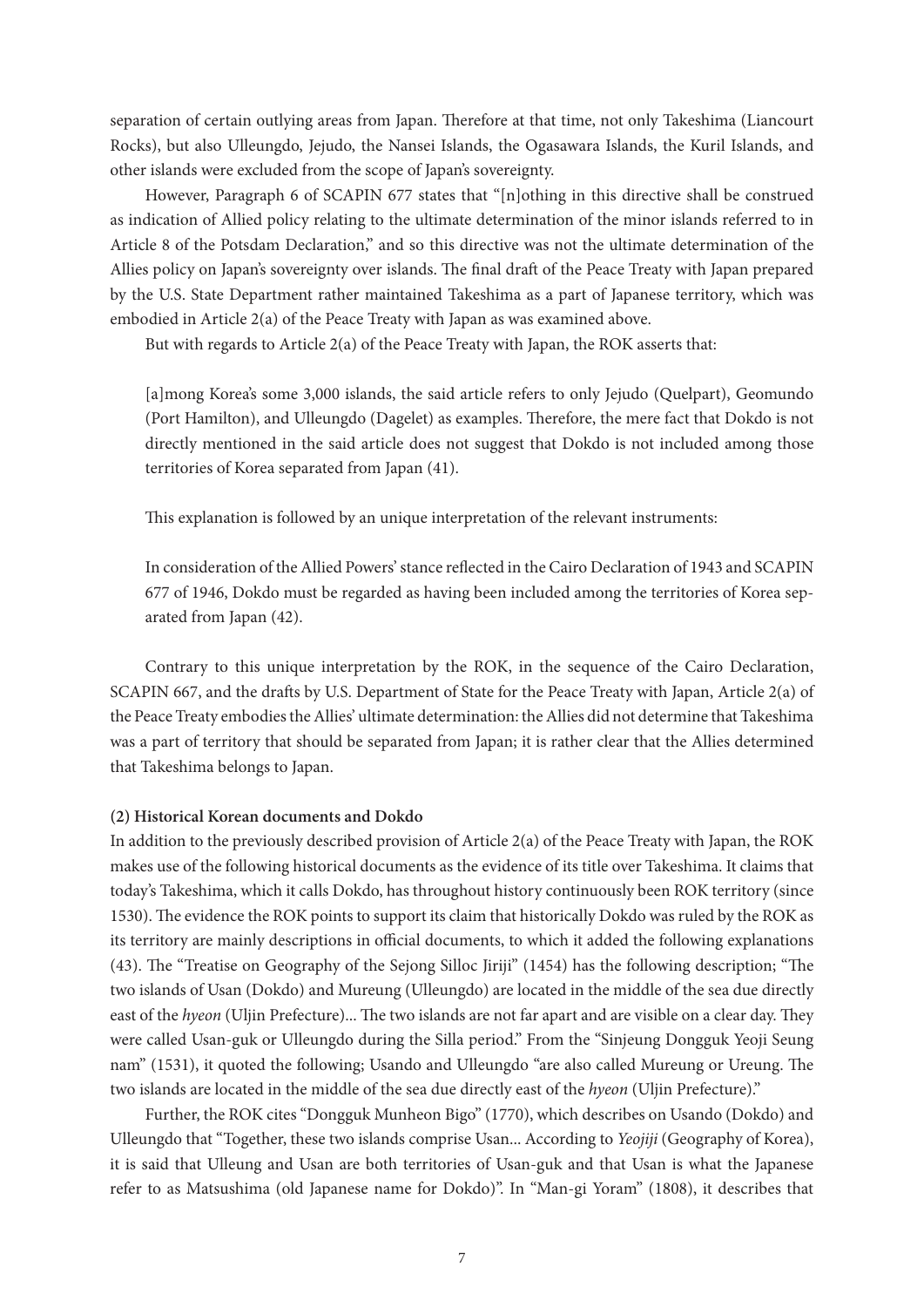"Ulleungdo is located in the middle of the sea due directly east of Uljin...According to Yeojiji (Geography of Korea), it is said that Ulleung and Usan are both territories of Usan-guk and that Usan is what the Japanese refer to as Matsushima (old Japanese name for Dokdo)." In addition, "Jeungbo Munheon Bigo" (1908) describes on Usando (Dodo) and Ulleungdo that "Together, these two islands comprise Usan. Addendum: It has now become Uldo-gun. Today, it is known as Ulleung-gun." The ROK refers to these official documents as evidence for its title.

All these references really say is that there was a state called Usan located directly to the east of Korea and that it was comprised of two islands, Usando and Ullengdo, which lay close to each other. Yet the Government of the ROK has used the descriptions in "Dongguk Munheon Bigo" and "Man-gi Yoram" that "Usan is what the Japanese refer to as Matsushima" as evidence that Usan-do, whose Japanese name was Matsushima, is today's Dokdo.

However, whereas one comes across such island names as Usando, Ulleungdo, Mureung and Ureng in these documents, nowhere is there any mention of Dokdo. Also, it would be difficult to verify the identity of these islands in the light of today's designation of the islands in relevant areas. Furthermore, the assertion "Usan is what the Japanese refer to as Matsushima," which can be found in "Dongguk Munheon Bigo" and "Man-gi Yoram," refers only to the old book "the Yeojiji" as the reference; no old maps nor documents that identify that Usan-do is today's Takeshima were quoted as evidence.

Moreover, the ROK relies on a description of Usan-do in "Sejong Sillok Jiriji" that Usan-do and Mureung-do are not far apart from each other and are visible on a clear day as evidence that implies that Usan-do is Dokdo. But in accordance with the methods of description that were the convention in ROK's topographical compilations of that time, it only means that both islands were not that far away from the Korean Peninsula and could be seen from the mainland; it does not indicate that today's Takeshima can be seen from Ulleungdo. One must bear in mind that today's Takeshima is located more than 215km far away from the Korean Peninsula. As a result, the ROK's interpretation of these historical documents, insisting that Usan-do is Dokdo that is today's Takeshima, is nothing but a unique interpretation made by the ROK.

## **(3) Dokdo in the Edo and Meiji period**

The ROK relies on several historical events and instruments, such as the capture of An Yong-bok, Japan's directive that prohibited sea passage, and the directive of Japan's Dajokan, as evidence suggesting that Japanese government in the Edo and Meiji periods basically recognized that Dokdo, which is today's Takeshima, was a part of ROK territory (44).

An Yong-bok is a person who came to Japan twice in 1693 and 1696 during the reign of King Sukjong in the Korean Joseon period. The Government of the ROK of that time recorded in "Annals of King Sukjong" in 1696 that An Yong-bok told the Japanese fishermen he encountered in Ulleungdo that "Matsushima is Jasando (Dokdo) and it is Korean territory." It is also recorded that he went over to Japan to lodge a protest against Japan's encroachment on the Korean territories of Ulleungdo and Dokdo (45). The ROK argues that these actions taken by An Yong-bok constitute evidence of the ROK's title to Takeshima. Also, the ROK insists that the 1693 kidnapping of An Yong-bok triggered the Ulleungdo Dispute between Korea and Japan (46).

The incident in which the Tokugawa Shogunate expelled An Yong-bok from Japan is known as the "Takeshima case". An Yong-bok was arrested when he returned to Korea, with charges of the alleged violation of the closed-country policy of the Government of Korea at that time. It is said that the "Annals of King Sukjong," to which the Government of the ROK refers, briefly describes a criminal investigation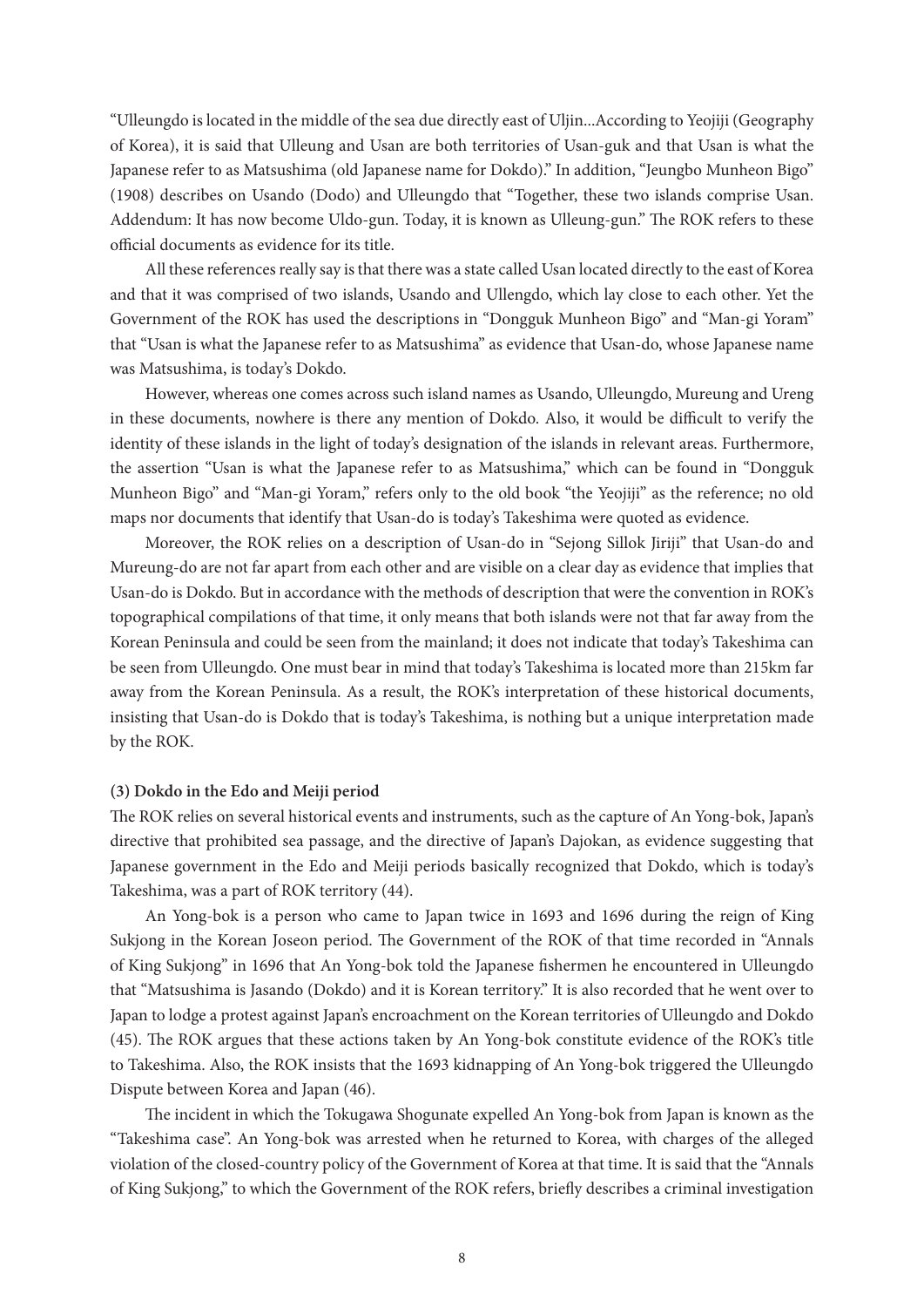against and interrogation of him.

The records appearing in the "Annals of King Sukjong" is just testimony delivered by An Yong-bok, who attempts to avoid punishment for the alleged crime. There are many contradictions between his testimony and the Japanese records of his examination while he was in Japan. Doubts about the credibility of his testimony simply cannot be dismissed. For example, regarding An Yong-bok's testimony that he encountered Japanese on Ulleungdo and ordered them to leave it since it was Korean territory, this seems doubtful because he arrived there at a time in 1696 after Japan's ban on passage to the island had gone into effect. So we are left with the impression that the testimony of An Yong-bok lacks credibility. He is a person whose origins are obscure and who acted as a private individual, not as a representative of the Korean government charged with executing state policy. For these reasons, the persistence of his testimony would be hard to substantiate under international law.

The ROK also invokes "the Takeshima and another island" directive as evidence for its title over the island. This directive was issued in relation to a Shimane Prefecture inquiry to the Ministry of Home Affairs under the name of Jiro Sakai asking for incorporation of Takeshima and another island in the national land registration. The Ministry judged that Takeshima (Ulleungdo) was of no concern to Japan, but referred the case to the Dajokan for approval. In March 1877, the Dajokan directed that for "Takeshima and another island," it should bear in mind that Japan has nothing to do with them. The ROK's interpretation of this directive is that "Takeshima" referred to today's Ulleungdo and that "another island" referred to Dokdo (now called Takeshima), and Shimane prefecture need not give thought to registering and developing their land. In other words, it is the understanding of the ROK that the Meiji government directed that Ulleungdo and today's Takeshima are "of no concern to Japan and so need not be reclaimed." However, the ROK cannot provide any explanation for why this "another island" should be considered to be Dokdo (today's Takeshima).

There was still considerable confusion over the island's name at the time of the Dajokan's directive, with names such as Matsushima, Takeshima, Matsushima Dagelet Island, and Argonaut Island, etc. Even so, the Meiji government continued to regard today's Takeshima as Japanese throughout this period of confusion, as I have already discussed. Accordingly, the mention in the directive that Japan has nothing to do with "Takeshima and another island" cannot have meant Takeshima (now Ulleungdo) and Matsushima (now Takeshima), as the ROK's interprets the phrase (47). A more natural interpretation would be that the words referred to a single island, Ulleungdo, with two names, since Ulleungdo was then known in Japan as both Takaeshima and Matsushima.

### **(4) The Korean Empire's Governance of Dokdo**

The ROK stresses that at the turn of the 20th century, Korea reaffirmed its ownership of Dokdo and acted to govern it (48). The Korea's Imperial Edict No. 41 of October 27, 1900, is invoked to support this claim. This Edict was to strengthen the legislation of the local government of Ulleungdo and stated that "Ulleungdo shall be renamed Uldo and the post of inspector [dogma] shall be promoted to county magistrate [gunsu]," and the changes were approved by the Emperor on the following day and published as Imperial Edict No. 41 in the government's official gazette on October, 27, 1900 (49). Article 2 provided that "The location of the county office shall be Teha-dong, as regards the districts, all Ulleungdo as well as Jukdo and Seokdo [Dokdo] shall be placed under the jurisdiction of [Uldo-gun (Uldo country)]." But according to the explanation of the ROK, the provision that "…All of Ulleungdo as well as Jukdo and Seokdo [Dokdo] shall be placed under the jurisdiction of [Uldo-gun (Uldo country)]" clearly indicates that the Uldo-gun district includes Dokdo under its jurisdiction (50).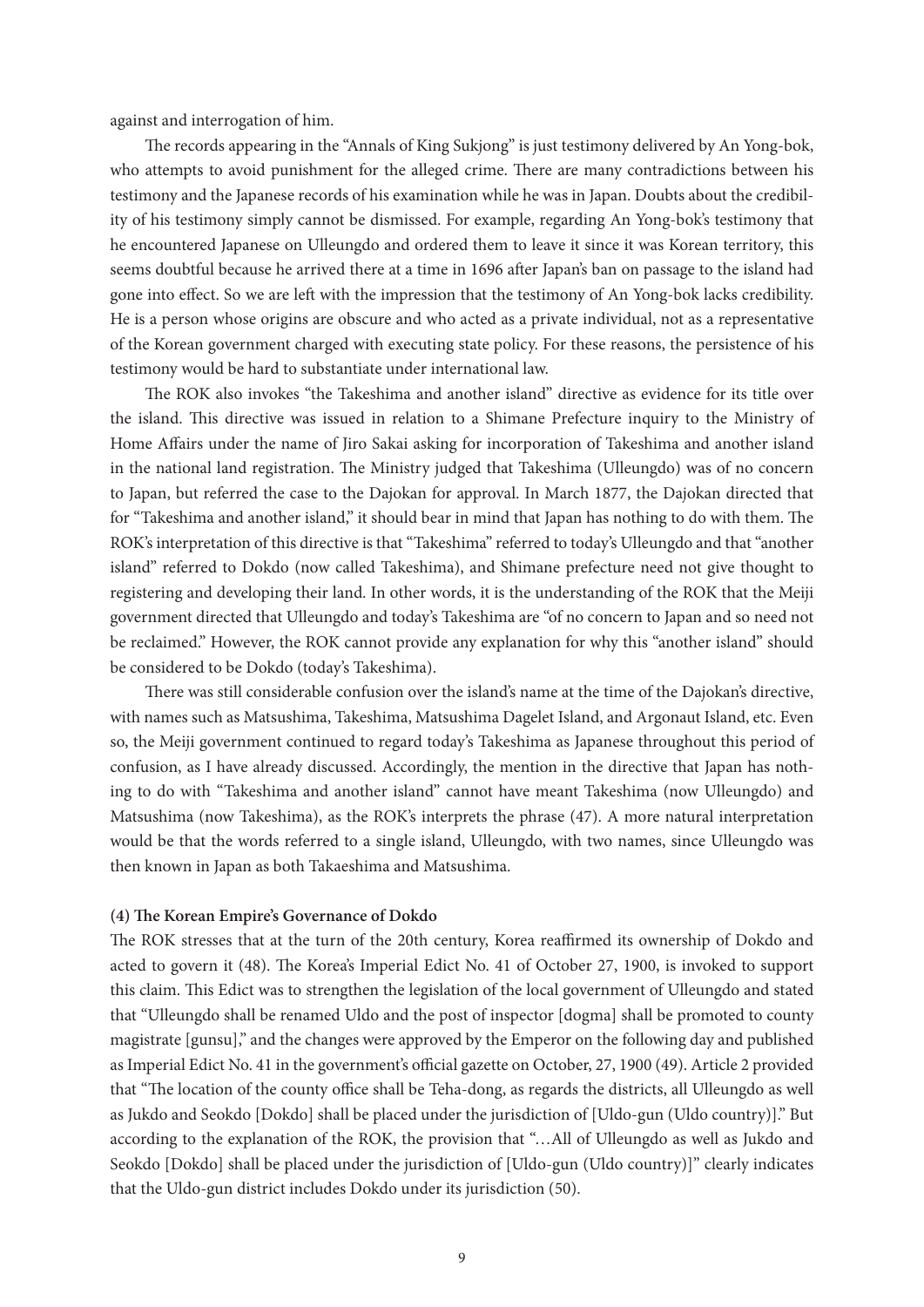The ROK emphasizes that administrative measures based upon the Korean Imperial Edict No. 41, which placed Dokdo under the jurisdiction of Uldo-gun, clearly indicates that today's Takeshima belongs to the ROK. However, no evidence indicating that "…all of Ulleungdo, as well as Jukdo, and Seokdo [Dokdo]" in Article 2 of the Edict refers to Dokdo has been provided. Also, as we have seen above, many names of islands appeared in the historical documents as well as in this Imperial Edict invoked by the ROK, such as Usando, Mureungdo, U-leung-do, Ulleung-do, Ulleungdo, Jukdo, and Seokdo. However, no explanation, which identifies Dokdo, thereby today's Takeshima, was provided.

Furthermore, further proof of the Korean Empire's recognition of and rule over Dokdo can be found, the ROK adds, in Directive No.3 of the State Council of the Empire of Korea of 1906, which was a response to the news that Japan had incorporated Takeshima a year earlier. The Directive stated that the claim that Dokdo had become Japanese territory "is completely groundless" and ordered the county magistrate of Uldon-gun to inquire again in to the situation. Rather, the ROK firmly recognized Dokdo as a part of Korean Empire, and actually exercised its sovereignty over it. However, the mere fact that an investigation was ordered because the Korean Empire considered Japan's incorporation to be "completely groundless" cannot be seen as evidence that it ruled the island that is today's Takeshima.

If the ROK takes the position that today's Takeshima has been its territory since the time of the Korean Empire, it would have been insufficient for the ROK to simply order an investigation into the territorial incorporation by Japan in 1905. The ROK needs to show evidence which establishes facts, such as its objection to Japan's conduct or its own measures incorporating the island into its own territory. When compared to the fact that at the end of the 17th century Korea requested that the Shogunate prohibit sea passage to today's Ulleungdo, based on the evidence provided by the Korean Imperial Edict No.41 and the State Council's Directive No.3, it seems unclear whether the Korean Empire actually exercised effective control over the island that is today's Takeshima.

#### **(5) The Illegality of Japan's Incorporation of Dokdo**

The ROK maintains that the steps Japan took to incorporate Takeshima, such as 1905 cabinet decision and Shimane notice No.40, were violation of international law (51). As was explained earlier, Japan took the opportunity provided by the petition to the ministries by Nakai Yozaburo in September 1904 to lease Liancourt Rocks to once again carry out an on-site survey and it confirmed that there was no "no trace of any other country being in control of them." On January 28 of the following year, the Cabinet decided to rename Liancourt Rocks, for which the petition to lease had been submitted, as "Takeshima", and to place it under the jurisdiction of the Oki Island Governor. Based on the Cabinet decision and the instruction of the Minister of the Interior, on February 22, the Shimane Prefecture Governor issued Shimane Prefecture Notice No.40, stating that "The islands located at 37° 9' 30" North Latitude and at 131° 55' East Longitude and 85 nautical miles northwest of Oki Islands, shall be named Takeshima and assigned from now on to the head of the public office on the Oki Islands." This was the procedure by which Japan drew Takeshima into its territory.

The Edo and Meiji governments were adequately aware of today's Takeshima whether they went by the name of Matsushima or Liancourt Rocks, and they understood clearly that they were Japanese. Today's Ulleungdo was a separate matter.

As was previously mentioned, the Oya family and Murakawa families engaged in gathering abalone and hunting sea lions on Takeshima (today's Ulleungdo) and following a request from Korea to prevent Japanese from landing on the island, the two governments started negotiations over ownership of it. The negotiations eventually resulted in the Tokugawa shogunate's acknowledgment that today's Ulleungdo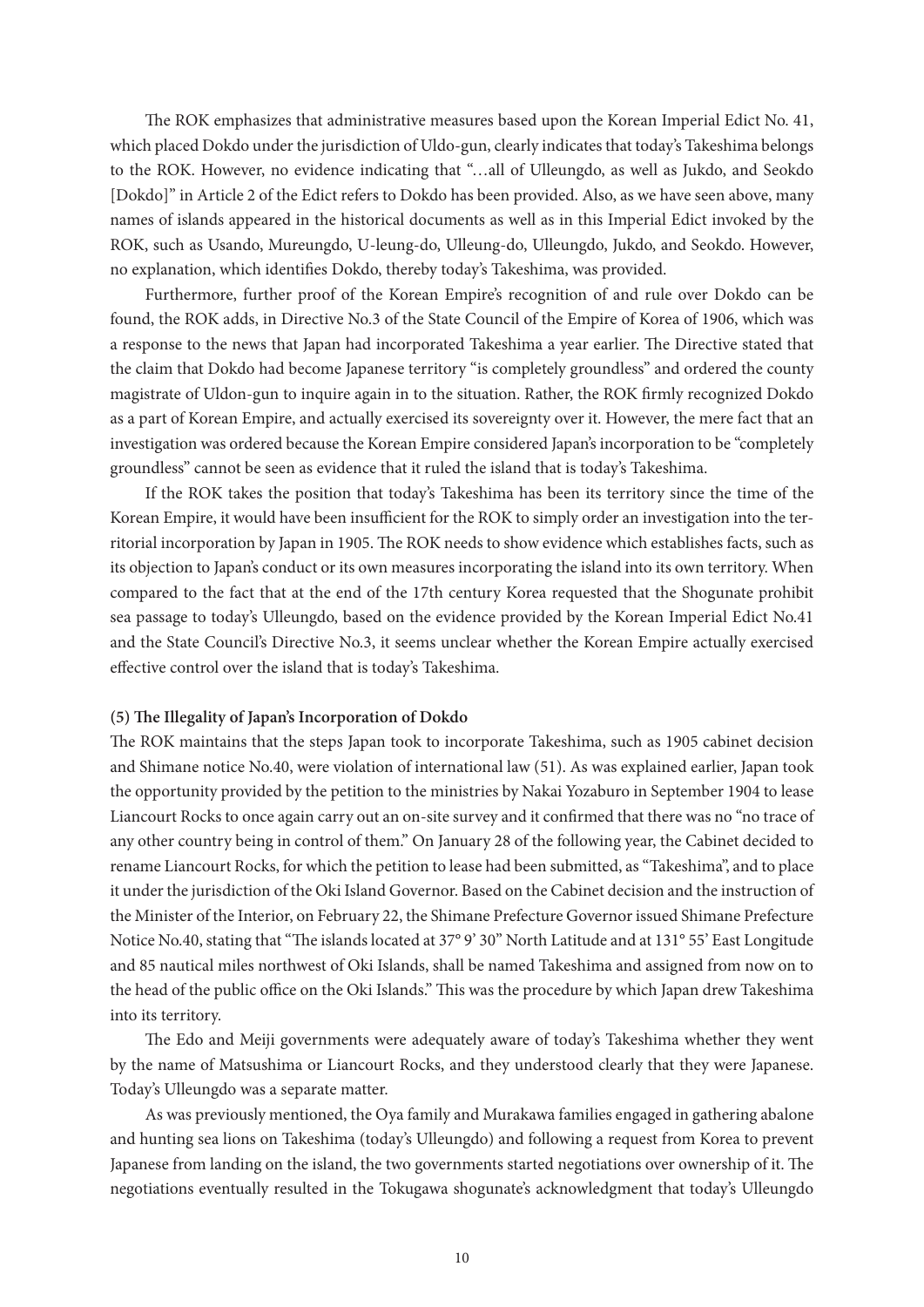was Korean and its decision to prohibit passage to it, which both families were reluctantly forced to accept.

The ROK argues that Japan's annexation of Dokdo, based on the principle of the occupation of *terra nullius*, constituted a violation of international law, for it is a clear infringement of the undeniable sovereignty of Korea over the island from ancient times to the recent Empire of Korea.

As was pointed out, however, the Meiji government was operating under the assumption that today's Takeshima had been Japanese since Edo period. Having recently gained recognition as a member of the international community, Japan was only taking steps to satisfy once again the necessary requirements for today's Takeshima's incorporation (52). Accordingly, the incorporation of today's Takeshima was not occupation of territory that had been *terra nullius* from the start but official reaffirmation of the state practice over territory to which the Japanese had continuously exercised sovereignty since the distant past in order to satisfy the formal requirements of international law (53). In particular, this was an action taken as a state practice. The presumption of the ROK that the legal basis of Japan's incorporation of the island was the principle of occupying *terra nullius* is a misunderstanding of the actual situation.

## **Conclusion**

The dispute over the sovereignty to Takeshima between Japan and the ROK was triggered by the Japanese objection to the "Presidential Proclamation of Sovereignty over Adjacent Seas" by the ROK. The ROK's sovereignty arguments has been denied by Japan during the initial stage of the exchange of Notes Verbale. Nevertheless, the ROK maintains the same arguments, which contain numerous logical flaws and thereby provide little of the requirements of international law.

It seems that the weakest point of the ROK's argument is that it presents "Dokdo" as today's Takeshima. It is the interpretation of the ROK that Usan-do is located adjacent to Ulleungdo, which seems to be Dokdo (today's Takeshima). The names of various islands are shown in the vicinity of Ulleungdo. However, none of them are named Dokdo in historical documents or on historical maps.

With regards to this point, the ROK has presented the following explanation of how Usando came to be called Dokdo: in the dialect of Korea's Gyeongsang Province at that time, "Dok" meant rock or stone, so "Dokdo" meant rock island or stone island. But today, "Dokdo" means an isolated island, and at some time even the history books came to refer to it as Usan-do or Sambong-do (54). All this is perhaps a reasonable explanation for how Usando came to known as Dokdo over time. Even so, it fails to explain why we should identify Usando with today's Takeshima.

- (1) Takeshima is the collective name for the Western Island (Male Island) and the Eastern Island (Female Island) and numerous surrounding rocks. It is approximately 157km from Oki, around 92km from Ulleungdo, and approximately 215km from the Korean Peninsula. It is located in the Sea of Japan 131°52' East longitude and about 37°14' North latitude.
- (2) The Ministry of Foreign Affairs, the ROK, *Dokdo : Korean Territory,* p. 8, *available at* <http://www. mofat.go.kr/mofat/popup/2008\_dokdo/lang/eng.pdf>, (as of June 8, 2012).
- (3) Ibid.*,* p.2.
- (4) The Ministry of Foreign Affairs, Japan, *Japan's Consistent Position on the Territorial Sovereignty over Takeshima, available at* <http://www.mofa.go.jp/mofaj/area/takeshima/index.html> (as of August 17, 2012).
- (5) Ibid.
- (6) *Diplomatic documents exchanged between Japan and the ROK* (from January 28, 1958 to December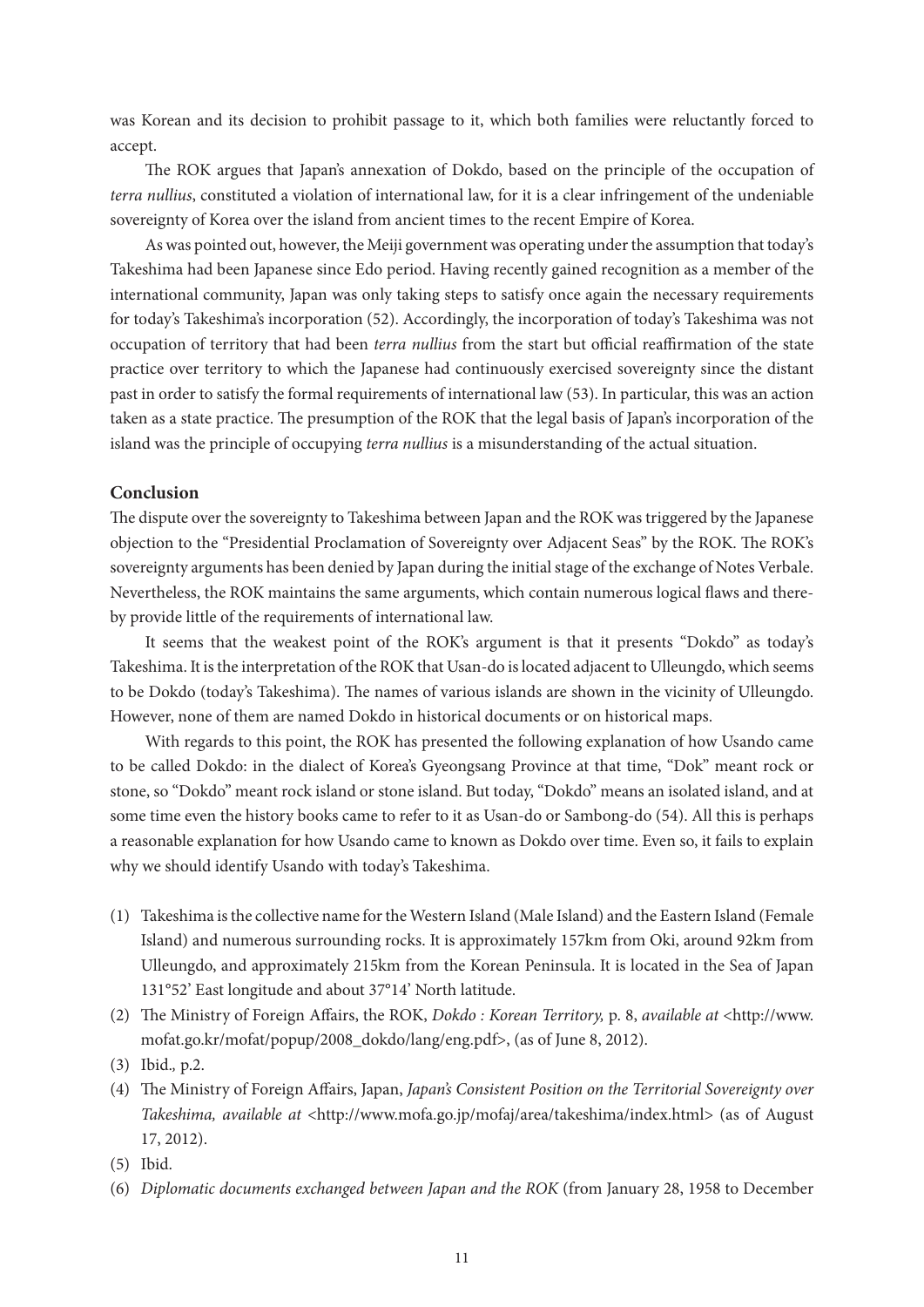12, 1976), pp. 119-121, available at <http://www.pref.shimane>lg.jp/soumu/web-takeshima/takeshima04/takeshima04\_01/takeshima04c.data/4-6-01.pdf> (as of August 6, 2012).

- (7) Article 1 of Japan-Korea Annexation Treaty (signed August 22, 1910, came into effect on 29th of the same month). His Majesty the Emperor of Korea makes the complete and permanent cession to His Majesty the Emperor of Japan of all rights of sovereignty over the whole of Korea, and Article 2. His Majesty the Emperor of Japan accepts the cession mentioned in the preceding article and consents to the complete annexation of Korea to the Empire of Japan.
- (8) Article 8 of the Potsdam Declaration (signed July26, 1945; accepted August 14 of the same year) prescribes that "The terms of the Cairo Declaration shall be carried out and Japanese sovereignty shall be limited to the islands of Honshu, Hokkaido, Kyushu, Shikoku and such minor islands as we determine."
- (9) Both countries would not renounce their claim to be the only nation on the Korean Peninsula after Japan had been expelled from it, but in actual terms they were two nations with their border being the 38th parallel north, and they joined the United Nations at the same time on September 17, 1991. The Government of Japan concluded the Japan-Korea basic treaty with the Government of the ROK on June 22, 1965, and recognized the Republic of Korea as a sovereign state on the Korean Peninsula.
- (10) Subsequently, the ROK claimed that Takeshima was ROK territory, based on evidence of a map drawn by the Ministry of Defense, but the same map shows that other minor islands that later become Japanese territory, such as the Bonin Island and the Nansei Islands, are not within the line indicating Japanese territory, so this demonstrates that this map does not show the Allies' ultimate decision.
- (11) *Foreign Relations of the United States*, Vol. VII, Part 2 (1949), p. 900, *available at* <http://goecities.jp/ tanaka\_kunitaka/takeshima/frus.jpg> (as of July 5, 2012).
- (12)*A letter sent from Korean Ambassador to the United States Dr. Yu Chan Yang to U.S. Secretary of State Acheson, available at* <http://www.mofa.go.jp/area/takeshima/g\_sfjoyaku.html> (as of July 5, 2012).
- (13)*A letter sent from Dean Rusk, the United States Assistant Secretary of State for Far Eastern Affairs, to Dr. Yu Chan Yang, Korean Ambassador to the United States, available at* <http://www.mofa.go.jp/ area/takeshima/g\_sfjoyaku.html> (as of July 5, 2012).
- $(14)$ Regarding the relation between Japan's territorial right to Takeshima and Article  $2(a)$  of the Peace Treaty with Japan, please refer to Takashi Tsukamoto, "The San Francisco Peace Treaty and Takeshima: from the collection of U.S. diplomatic documents," National Diet Library Research and Legislative Reference Bureau, *The Reference*, No. 389 (1983); Takashi Tsukamoto, "The Peace Treaty and Takeshima (revisited)", *The Reference*, No. 518 (1994).
- (15)The Treaty of Peace with Japan, signed September 8, 1951, came into effect on April 28, 1952.
- (16)Article 2 (a) of the Peace Treaty with Japan prescribes that "Japan shall recognize the independence of Korea, renounces all right, title, and claim to Korea, including the islands of Quelpart, Port Hamilton and Dagelet."
- (17) General Headquarters Supreme Commander for the Allied Powers, *Area Authorized for Japanese Fishing and Whaling* (1946), *available at* <http://www.mofa.go.jp/area/takeshima/g\_sfjoyaku.html> (as of July 5, 2012). Article 3(b) of this memorandum states that, "Japanese vessels or personnel thereof will not come approach closer than 12 miles to Takeshima nor have any contact with said island." Also, Article 5 prescribes that, "The present authorization is not an expression of Allied policy relative to the ultimate determination of national jurisdiction, international boundaries or fishing rights in the area concerned or in any other area."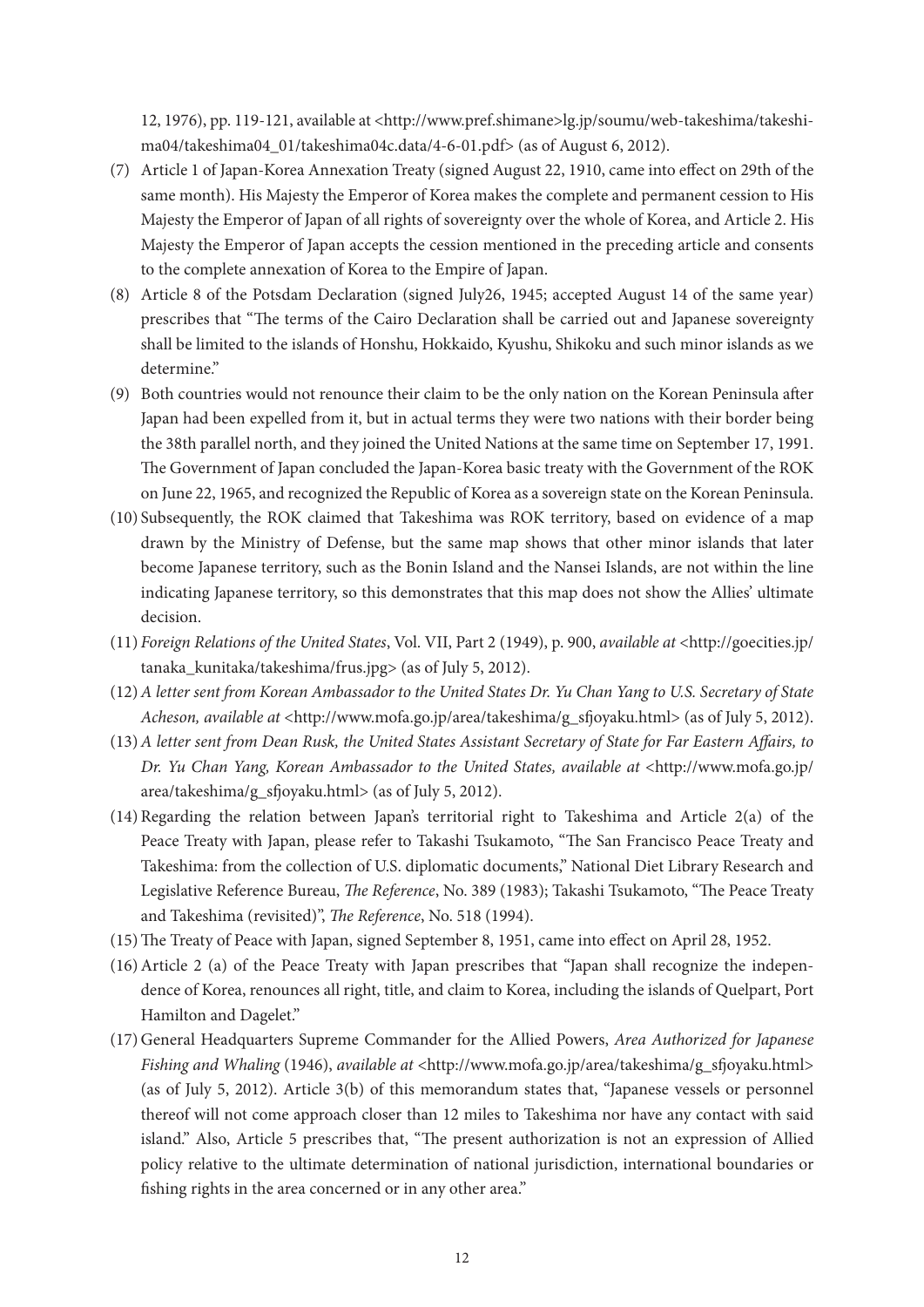- (18) Zengo Ohira, *Shudan Anzen Hosho to Nihon Gaiko* [Collective Security and Japan's Diplomacy] (Hitotsubashi Shobo, 1960), p. 164.
- (19) *Diplomatic documents exchanged between Japan and the ROK, supra* note 6, pp. 1-2.
- (20) Furthermore, in the proclamation the Republic of Korea appears to assume territorial rights over the islets in Japan Sea known as Takeshima (otherwise known as Liancourt Rocks). The Japanese Government does not recognize any such assumption or claim by the Republic of Korea concerning these islets which are without question Japanese territory.' Ibid.*,* p. 2.
- (21) *Diplomatic documents exchanged between Japan and the ROK, supra* note 8, pp. 3-6.
- (22) General Headquarters Supreme Commander for Allied Powers, *Governmental and Administrative*  Separation of Certain Outlying Areas from Japan, available at <http://www.mofa.go.jp/area/takeshima/g\_sfjoyaku.html> (as of July 5, 2012).
- (23) *Diplomatic documents exchanged between Japan and the ROK, supra* note 6, pp. 7-9.
- (24)The Ministry of Foreign Affairs, Japan, "7. Takeshima as a U.S. military bombing training zone", available at <http://www.mofa.go.jp/mofaj/area/takeshima/g\_sfjoyaku.html> (as of July 5, 2012).
- (25) Diplomatic documents exchanged between Japan and the ROK, *supra* note 8, pp. 10-11.
- (26)Ibid., p. 12.
- (27)Ibid., pp. 13-14.
- (28)Ibid., pp. 15-20.
- (29)Ibid., pp. 21-23.
- (30)Ibid., pp. 24-25.
- (31)Ibid., pp. 29-30.
- (32)Ibid., pp. 44-58.
- (33)Ibid., pp. 78-93.
- (34)The Ministry of Foreign Affairs, Japan, "4.The incorporation of Takeshima into Shimane Prefecture," "Petition to incorporate Liancourt Rocks and to issue a lease", *available at* <http://www.mofa.go.jp/ mofaj/area/takeshima/g.hennyu.html> (as of July 5, 2012).
- (35)The Ministry of Foreign Affairs, Japan, "Minister of the Interior Instruction No. 87", ibid.
- (36)The Ministry of Foreign Affairs, Japan "Shimane Prefecture Notice No. 40", ibid.
- (37) Shimane Prefecture General Affairs Division, ed., "Shimane Prefecture Administration Documents 1", November 15, Meiji 37 "No.152, Answer of the Oki Island Governor Bunsuke Higashi to 'No.1073'", (published in Collection of materials related to Takeshima No. 2), pp. 49-50.
- (38)The Ministry of Foreign Affairs, the ROK, *supra* note 2, pp. 3-6.
- (39)Ibid.*,* p. 7.
- (40)The Government of Japan, Note Verbale, April 25, 1952 (No.21/A2).
- (41)The Ministry of Foreign Affairs, the ROK, *Dokdo*, Korea's Beautiful Island (English version), *available at* <http://dokdo.mofa.go.kr/#> (as of June 8, 2012), p. 30.
- $(42)$  Ibid.
- (43)The Ministry of Foreign Affairs, the ROK, *supra* note 41, pp. 14-15.
- (44)The Ministry of Foreign Affairs, the ROK, *supra* note 2, p. 4.
- (45)The Ministry of Foreign Affairs, the ROK, *supra* note 41, p. 20
- (46)Ibid.
- (47)Takashi Sugihara, "'Takeshima and another island should be understood as being of no concern to Japan' Reconsidered: with special reference to the 'petition to reclaim Matsushima' submitted by Kensuke Oya and another person in 1881", *available at* <http://www.pref.shimane.lg.jp/admin/pref/